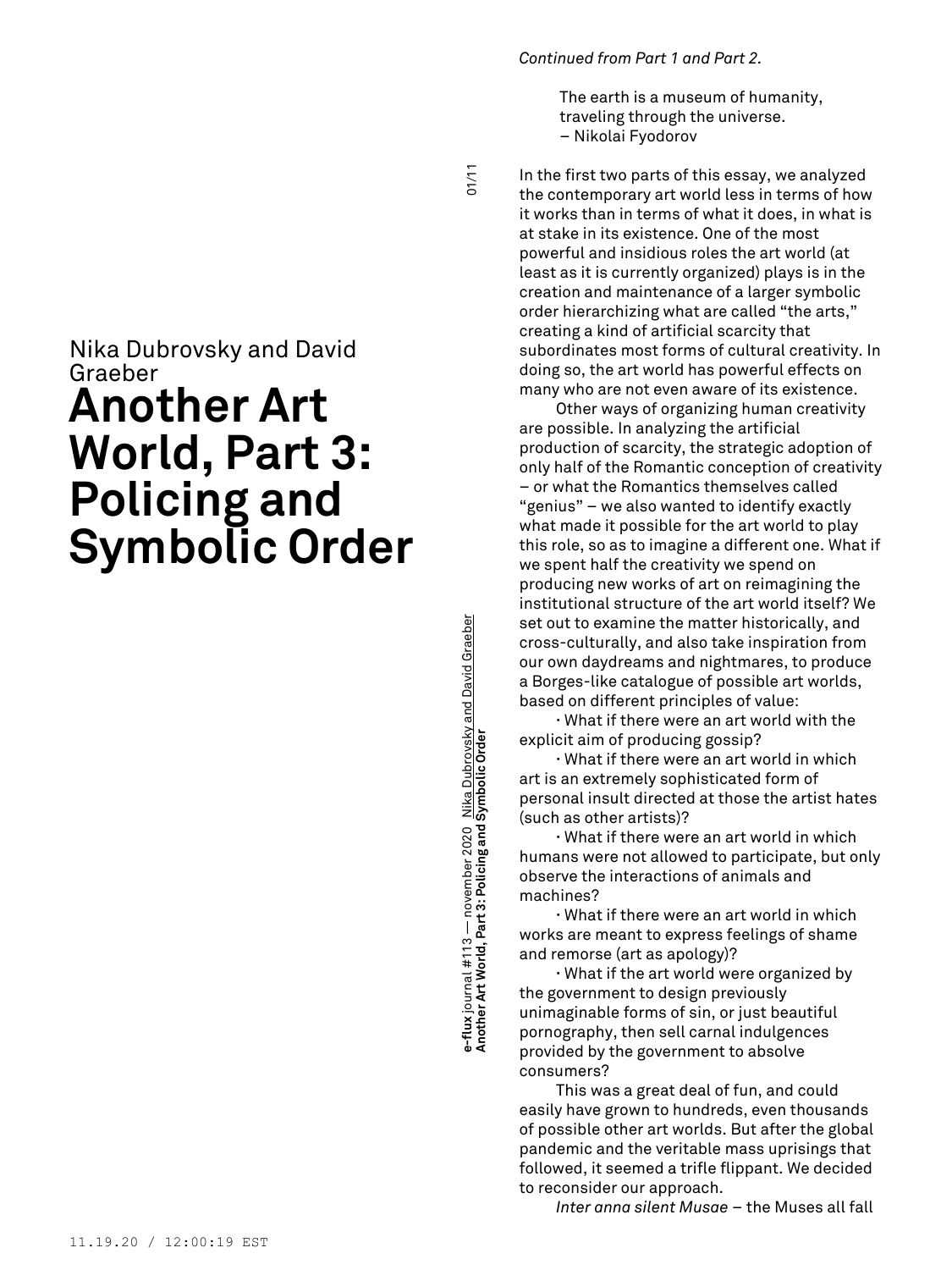silent when cannons talk. But perhaps this is true of only a certain kind of muse. We came to realize that the ideas we were developing, however imaginative, were ultimately reformist. Perhaps, as Black Lives Matter has argued so cogently of the police and prison-industrial complex, the art world can't be reformed. What would it mean to take an abolitionist position?

## **On Monuments and the Rules of Engagement**

Before the global pandemic, much of the world was already in a state of revolt. 2019 had already seen (mostly nonviolent) insurrections everywhere from Haiti to Hong Kong to Lebanon to Réunion, although these were largely isolated, with very little communication between them, or even much mutual awareness of the others' existence. In the wake of the pandemic, and the killing of George Floyd, the global uprising of spring and summer 2020 found a common inspiration in Black Lives Matter in the United States, and a common language as a generalized rebellion against the police state in many local manifestations.

By summer 2020, at least two shared themes in this global movement had emerged. The first is a process of mutual communication, starting from a shared desire to dismantle existing structures of state violence in solidarity with the population that bore the brunt of it (Romany in Serbia, migrants in Italy, for instance), but also to simultaneously begin to imagine the kind of institutions that would have to be created in their stead. The second is the destruction of monuments. There have been some incidents of looting, but significantly, they are not celebrated by protestors, and are often assumed to have been intentionally staged by police. The attacks on monuments, even if destructive, are completely unrelated to looting. Monuments, like museums – or more precisely, along with museums – are mechanisms for the production and dissemination of public meaning. It would seem that they are the machinery being at least temporarily suspended and systematically thrown into question with public gatherings in so many towns and cities, not only in the US.

One might put it this way: those who broke out of lockdown directly into mass mobilization moved directly to take over the means of production of the symbolic order, expressed above all in the reorganization of (violent and cruel) public space through the destruction and alteration of monuments. Some people bemoan the destruction of monuments as an attack on history (though almost no one, interestingly, has seen it as an attack on art). Some distinguish between good and bad monuments. *We, however,*

**Another Art World, Part 3: Policing and Symbolic Order** 02/11 e-flux journal #113 — november 2020 Nik<u>a Dubrovsky and David Graeber</u><br>Another Art World, Part 3: Policing and Symbolic Order **e-flux** journal #113 — november 2020 Nika Dubrovsky and David Graeber

 $02/11$ 

*take the side of Nicholas Mirzoeff, who wrote a few years ago that "all monuments must fall."*

What is a monument anyway? After actions like N30 in Seattle against the WTO in 1999, the principal images that seemed to remain in public memory were: 1) anarchists dressed in black smashing Starbucks windows; and 2) colorful giant papier-mâché puppets. <sup>1</sup> But why, between the two, did the police seem to hate the puppets more? The police incessantly tried in subsequent actions to arrest the puppets, destroy the puppets, and organize preemptive strikes against the places where the puppets were being made. It got to the point where puppets had to be made in hiding, and the Black Bloc often had to organize its deployment largely to protect the puppets and their accompanying "carnival bloc" of musicians, clowns, belly dancers, stilt walkers, and so forth.

Why did the police object so violently to the "carnival bloc?" Part of the reason was that using art was seen as cheating. The Black Blocs were effectively combatants in a war. Mass actions involved classic military-style maneuvers aimed at ambushing, outflanking, surrounding, or breaking through the lines of adversaries. As in any war, there were limits on what weapons and tactics could be deployed, and though these limits varied from country to country, in general the police weren't allowed to use deadly force, and the other side couldn't use anything likely to cause serious physical harm. It is important to emphasize that these rules always exist – even in what seems like total war, such as the Russian front in World War II, where neither side used poison gas or tried to assassinate the other's leader.

But how are those rules negotiated? This takes place at the level of symbolic warfare, and the police, at least, feel strongly that the creation of powerful imagery to sway the public – and regulate who can use what sort of force in what circumstances – should be carried out through the media. Certainly, police representatives did this assiduously, almost invariably telling outrageous lies about "protestor violence" to justify more extreme repressive measures. From the perspective of the police, however, the Black Bloc appearing to organize a military-style confrontation, and then "defusing" or "deescalating" the situation by sending in puppets and clowns, was obviously cheating. The anarchists were demanding the right to change the rules of engagement on the field of battle. Puppets became the symbol for this demand.

But why specifically puppets? Here a further level of analysis is required. Black Bloc communiqués spoke of "breaking the spell" – we are surrounded, they said, by glittering palaces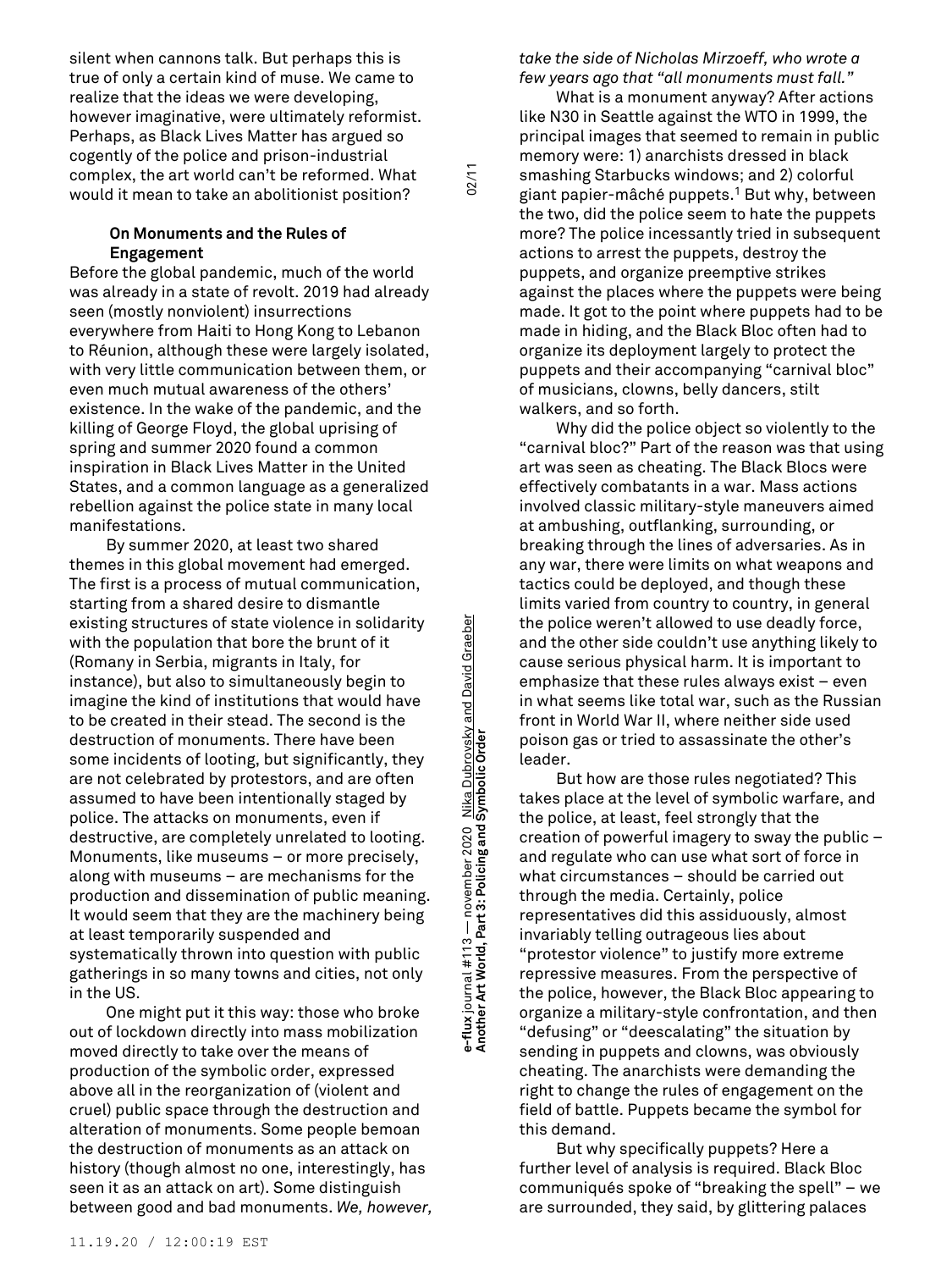

Photo: Victor Bulla.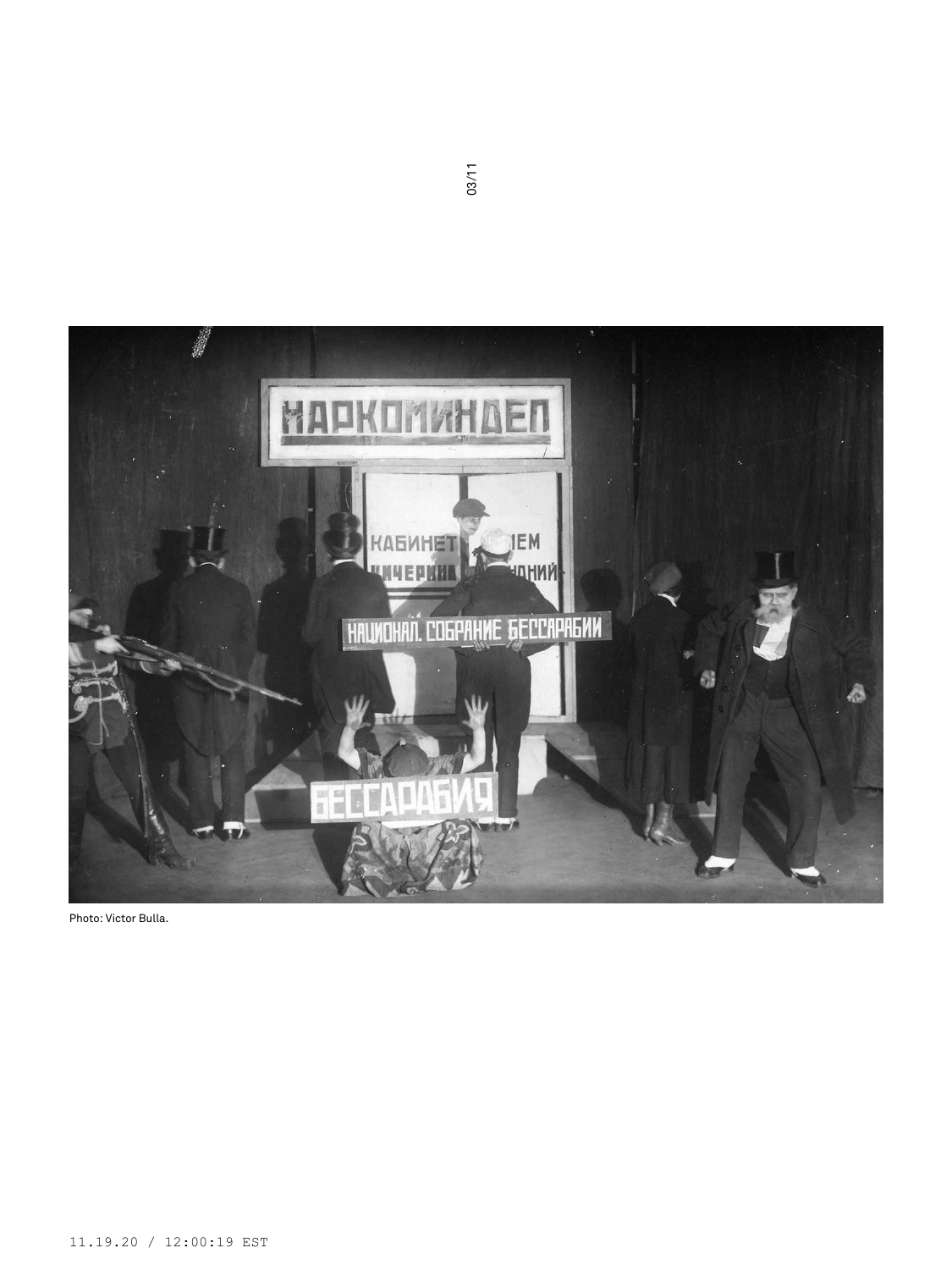of consumerism, which seem like permanent monuments to a corrupt and fallen human nature. Yet with a simple monkey wrench, the whole facade can dissolve away into shards of glass. At the same time, giant puppets – which could represent anything from gods and dragons to caricatures of politicians and corporate bureaucrats – were simultaneously divine and ridiculous. These were objects that took days, even weeks to assemble, and were put together collectively by very large numbers of people. They were gigantic but fragile, and after a day's use, almost invariably crumbled away. In other words, they mocked the very idea of a monument. They represented the permanent power to bring the monumental into being as something very large that dominates public space, and by doing so seems to make real an abstraction. Such a constant kaleidoscope of possible monuments evoked the sacred in a form so powerful that it effectively had to be made silly. Otherwise, its power would be too terrifying.

In their self-satire, the giant puppets were also the most honest of monuments, because any monument that proclaims the eternity of what it represents – a sculpture, a mausoleum, a stolen Egyptian obelisk – is by definition a fraud. The things they represent are not really eternal. If they were, there would be no need to raise a monument. No one ever built a monument to the principle of gravity, or winter, or the sea. (Indeed, one could even argue that there is a slight danger involved in creating a monument to something like "Justice" or the nation, because by doing so one is subtly suggesting it may well *not* be eternal.)

Recent images of masked, heavily armed police surrounding the Lincoln Memorial in Washington, DC are not, perhaps, as ironic as they might seem. Police are, essentially, the guardians of the very principle of monumentality – the ability to turn control over violence into truth. Even the language police use to describe what they do (force, law, power) suggests that the ability to threaten others with sticks and guns, lock them in cages, or to place one's knee on their neck until they stop breathing, should be considered analogous to the principles that govern the universe.

**On Politics, Policy, Politeness, and Police** During the uprisings, art institutions largely played a (sometimes surprisingly) supportive role, providing food and shelter for those fleeing or recovering from encounters with police, for example. So it might seem ungracious to take an abolitionist position in relation to the art world. We should make clear that we do not intend this as a moral critique of individuals or individual complicity. In the same way that shifting the

**Another Art World, Part 3: Policing and Symbolic Order** 04/11 e-flux journal #113 — november 2020 <u>Nika Dubrovsky and David Graeber</u><br>Another Art World, Part 3: Policing and Symbolic Order **e-flux** journal #113 — november 2020 Nika Dubrovsky and David Graeber

04/11

focus from "racism" (which can easily be turned into a moral language of endless selfexamination, at the expense of action) to opposing "white supremacy" (as a set of institutional structures producing a concrete outcome that needs to be reversed, through action), we want to shift our own question "is another art world possible?" to focus on the very existence of "the art world" as an institutional power hierarchizing symbolic relations that extend far beyond its own reach. When protestors say, "The police are beyond reform; they must be defunded and dismantled," they are obviously not rejecting the idea of public safety. On the contrary, they are insisting that police institutions as they currently exist are detrimental to public safety, and for reasons running too deep for any reform to alleviate; that we have to understand what cops actually do, figure out which elements (if any) are actually desirable, and develop *other* ways, and other institutions, to do it. It's the same with the art world as an institution that restricts the distribution of sacred or symbolic meaning, the making real of abstractions**.**

But what do police actually do? In order to understand this, we need to understand the history of how police came into existence, as well as how they came to take the form – and crucially, the symbolic role – they have today. This history is not what we are taught to expect. The idea of something called "the state" only really came into currency in the seventeenth century, and modern European states were always police states in some sense, in that the creation of what were called police functions was a key part of extending sovereign authority to the entire population. But there is also a reason for "politics," "policy," and "police" (and for that matter, "politeness") all sharing the same root. Police at their inception had almost nothing to do with public safety, let alone "fighting crime" (which was still handled by constables and the local watch); police were there to enforce regulations, licensing, guaranteeing the food supply to cities to prevent riots, monitoring rootless populations, and, crucially, too, acting as spies. (Antoine de Sartine, Louis XV's chief of police, boasted that if there were three men talking on the street, one of them almost certainly worked for him.) Modern policing was born in the early nineteenth century in England, in the wake of the Industrial Revolution. The new, uniformed police, while now advertising themselves as crime fighters, mainly had the dual function of protecting the rich and "prevention" – which largely meant forcing ablebodied vagrants into respectable labor.

Politicians back then were often refreshingly honest about their motives. Many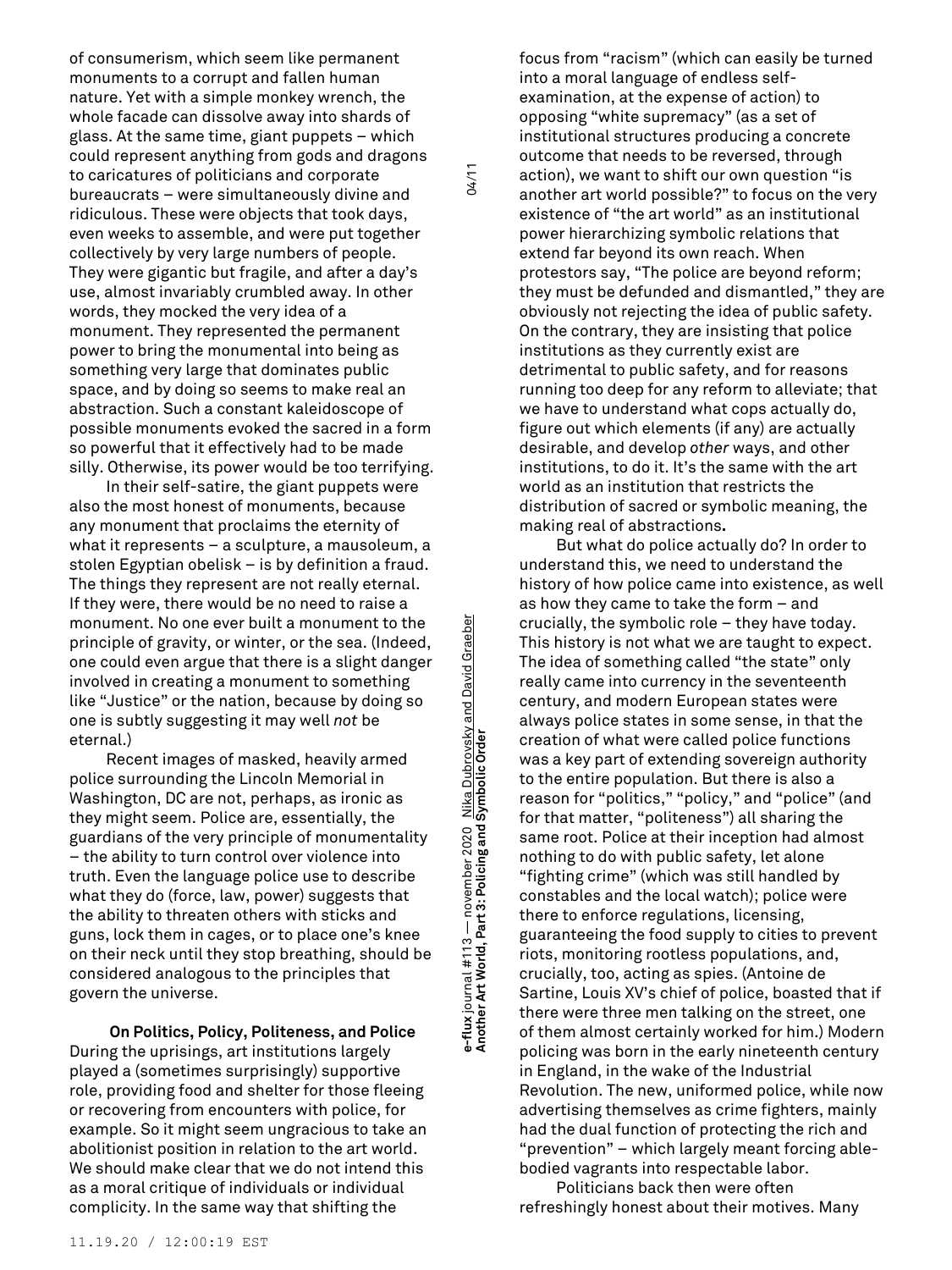were quite explicit that they had no interest in eliminating poverty: Patrick Colquhoun, the first great theorist of British policing, wrote that poverty was necessary to drive people to industry, and industry was necessary to produce wealth (just not for the poor). They were concerned with that section of the poor who were *not* producing wealth, or threatening to take that wealth away, whether by pickpocketing or insurrection. In this sense, police were always political. In the US, for instance, police in the southern states were largely commissioned to enforce the segregation of former slaves, while in northern cities, one important motive for creating professional police forces was fear that the army would prove unreliable if called out against strikers during industrial disputes.

In this sense, police were, from the very beginning, concerned with social welfare, but of an intentionally limited kind. What we have come to know as the welfare state, in contrast, is quite different in its origins. It is not derived from the apparatus of state at all: from Sweden to Brazil, everything from social insurance to kindergartens to public libraries were originally the product of social movements: labor unions, neighborhood groups, bunds, political parties, and so forth. The state merely coopted them, and insisted they be run by top-down bureaucracies. For a while – mainly when capitalist states were still faced with the threat of the socialist bloc – this compromise did produce widespread prosperity. But what the state seizes the state can also lock away. As a result, since the 1970s and '80s, as revolutionary threats faded, the power of unions was broken, community groups began to be broken up, and the welfare state began to be dismantled, the police began increasingly to take over the provision of social services once again.

Just like in the 1820s, the transformation was mediated by a symbolic offensive claiming the real role of police was "fighting crime" – it's hard to remember that, prior to the 1970s, there were almost no movies, in America or perhaps anywhere in the world, where policemen were the heroes. Suddenly heroic, "maverick" cops were on screens everywhere, just as actual cops, "security professionals," surveillance systems, and the like began appearing in places where they would once have been unheard of: schools, hospitals, beaches, playgrounds. All the while, the actual function of police remained much as it had been in the 1600s: police sociologists have long noted that real cops spend perhaps 6–11 percent of their time on matters that have anything to do with "crime," much less violent crime; the overwhelming majority of their time and energy is spent enforcing the endless municipal regulations on who can drink, walk,

**Another Art World, Part 3: Policing and Symbolic Order** 05/11 e-flux journal #113 — november 2020 <u>Nika Dubrovsky and David Graeber</u><br>Another Art World, Part 3: Policing and Symbolic Order **e-flux** journal #113 — november 2020 Nika Dubrovsky and David Graeber

 $05/11$ 

sell, smoke, eat, drive what, where, and under what conditions. Police are still bureaucrats with weapons, bringing the possibility of violence, even death, into situations where it would never otherwise exist (for instance, the sale of unlicensed cigarettes). The main difference is that, as capitalism has financialized itself during this same period, police have added an additional administrative function: revenue collection. Many city governments are entirely dependent on money coming in from police enforcement of fines in order to balance their books and pay their creditors. Just as police in the industrial age were deployed to guarantee the continued existence of (useful) poverty, in a financial age they ensure that not just minority or marginal populations, but increasingly, anyone who is not a creditor, is treated as a criminal.

Clearly none of this has much, if anything, to do with public safety. In fact, at this point, the yearly death rate in America from mass shootings alone is parallel to what one would expect in a country undergoing a minor civil war. As abolitionists point out, Americans would be far safer if they eliminated police entirely, returned to largely self-organized social services, stopped employing trained killers to inform them of a broken tail light, and created a completely different organization to deal with violent crime.

### **What Does This Have to Do with the Art World?**

Our argument is that just as police ultimately operate to maintain poverty and white supremacy, what we call "the art world" ultimately exists to maintain a structure of hierarchy. What happens inside the bubble makes little difference. The issue is the existence of the bubble itself. Or to put it slightly differently, "the arts" are organized the way they are because "art" sits on top of them. A poor child growing up in a shantytown in Brazil or Pakistan has likely never heard of any of the names featured at the latest Documenta, but whatever she might dream of becoming – a rapper, a movie star, a fashion designer, a comedian (basically anything other than a tycoon, athlete, or politician) – it is already ranked on a scale in which "artist" is the pinnacle. The fact that most people have little or no idea who contemporary artists are or what they do contributes to the mystery.

This may help to explain otherwise puzzling contradictions. In trying to explain why it would be a bad thing if our troublesome human species became extinct, "art and culture" is often evoked as one of the few self-evident justifications for our existence. On the other hand, most people find artists rather useless. A recent *Sunday*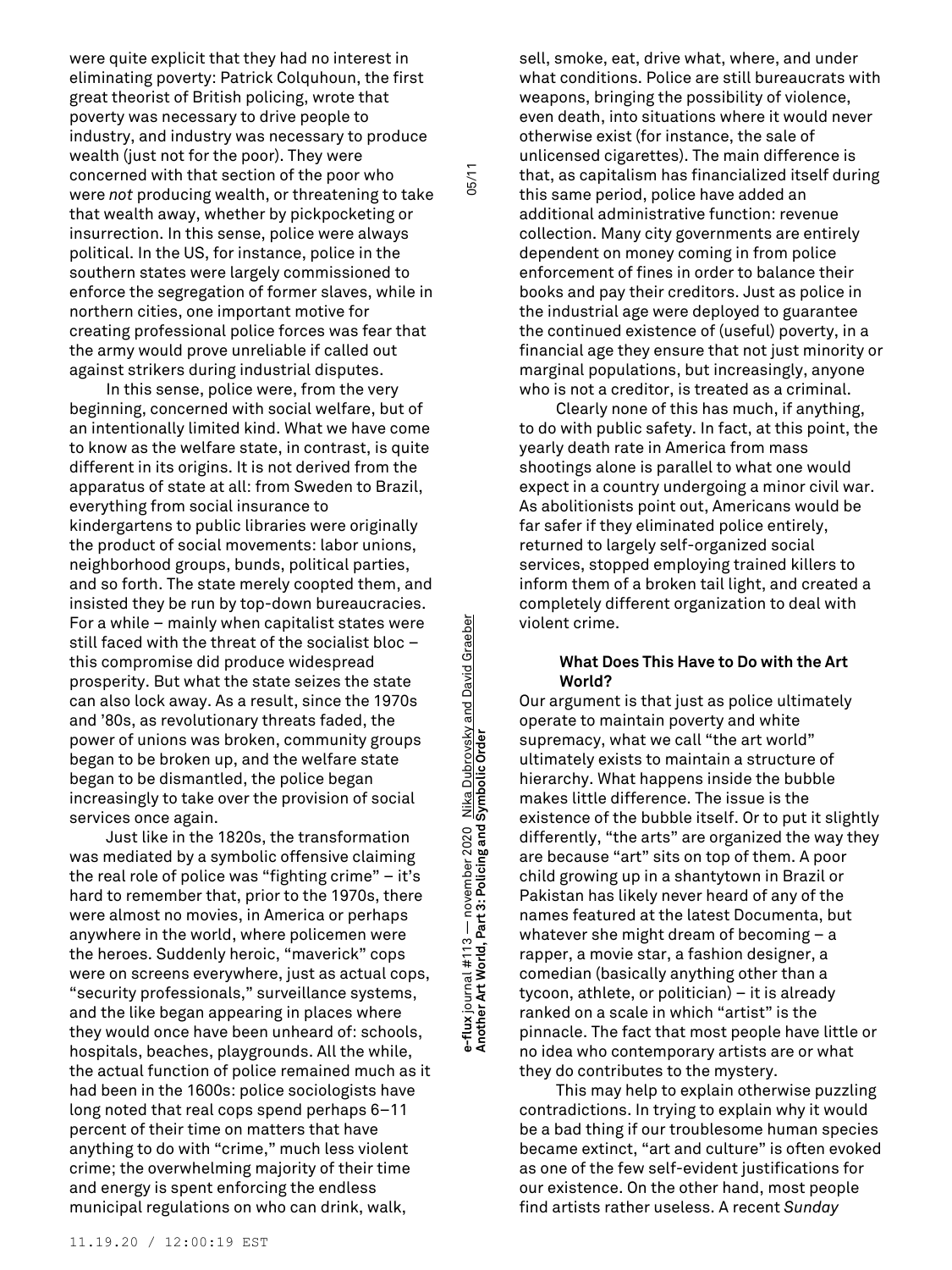

Photo: Victor Bulla.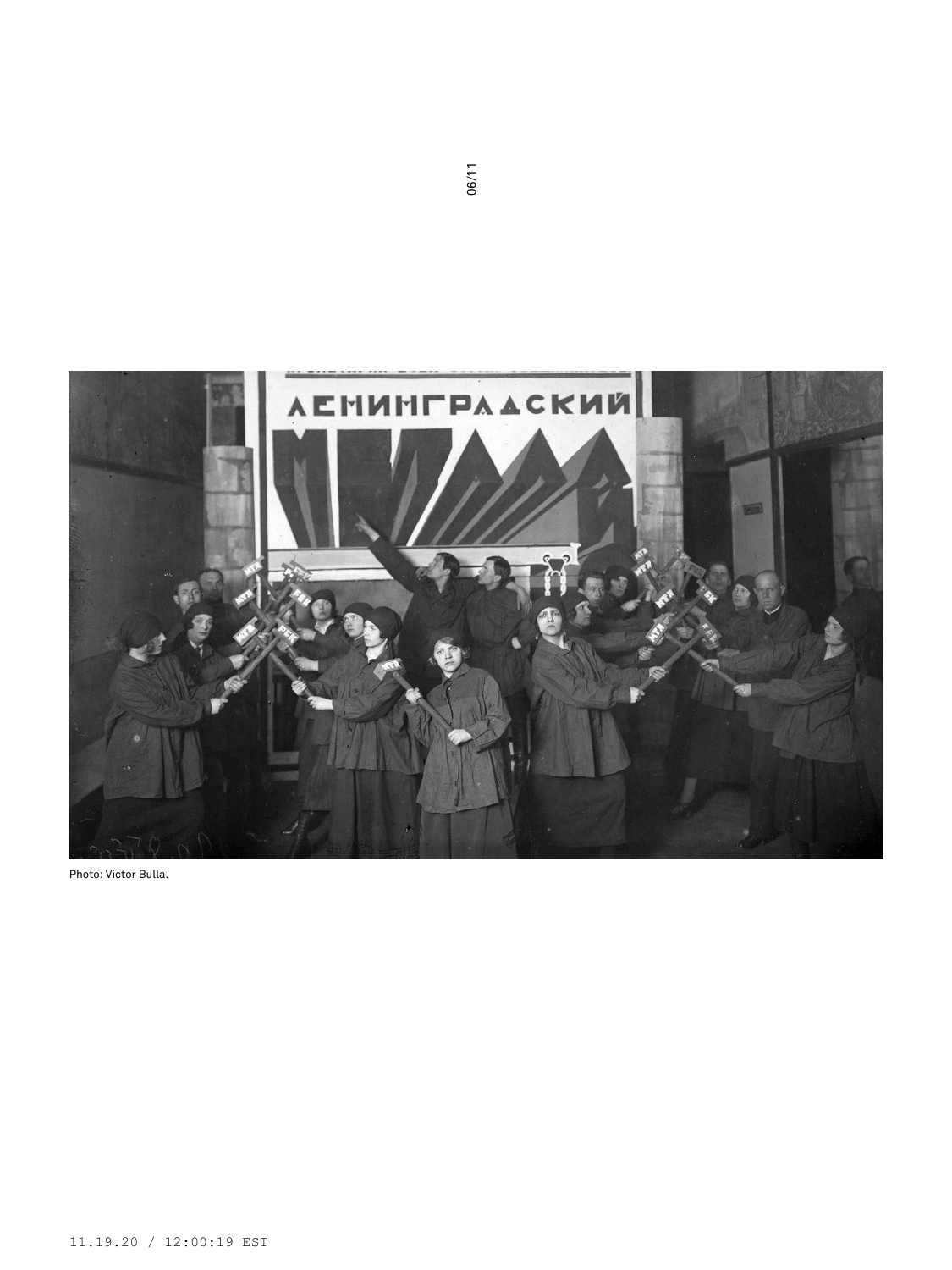*Times* poll challenged a thousand people to name the most essential and least essential professions. The five most important turned out to be doctor/nurses, cleaners, garbage collectors, vendors, and deliverymen. But the real headline news was that the least essential turned out to be artists (telemarketers came in second).

There's no reason to believe this reflects hostility towards artists, or a feeling that they would be better off collecting trash. Rather, it seems to reflect a feeling that "artist" isn't really a job at all. Or perhaps that it shouldn't be. It should be a reward. It's as if artists are seen as people who insist that they, and they alone, already exist under communism. Put this way, it's not unreasonable to then ask: Why should nurses and cleaners have to pay for artists? It's almost as if the contingencies of race, class, and national origin sort us all out into different historical epochs, wherein some of us toil away under capitalism, some are reduced to feudal retainers, others are even living under de facto slavery, while a chosen few are allowed to inhabit a communist future that might otherwise (perhaps) never come into being. Should we be surprised that nurses and cleaners look slightly annoyed as the artists wave from their communist starcruiser floating past?

Obviously, most artists don't see it that way. Some feel they are still blazing the trail to a utopian future in good avant-garde fashion. But by now it's just as obvious a pretext as someone telling himself his cushy job in brand management isn't really hurting anyone, since he doesn't actually do much more than spend his time updating his Facebook profile and playing computer games. Maybe this is true of his particular job, but then we also have to admit that the existence of brand management is clearly a disaster. The same goes for the art world, since to enter this communist tomorrow you need resources (and the art world's attempts to foreground more women, people of color, and so forth does little to undercut this); to be recognized as an artist, you need to support a certain structure of recognition. To take an obvious example, you need to show in museums, those temples of our civilization, where reigning symbolic codes are formed, assigned, and archived.

After all, the same is true of cops. "All cops are bastards" is a structural statement; there have always been individual cops who have been well-meaning, even idealistic (Gene Roddenberry, the creator of *Star Trek*, spent seven years working for the LAPD). The point is that their personal character or even personal politics are mostly irrelevant; they are operating within an institutional structure that does

**Another Art World, Part 3: Policing and Symbolic Order** 07/11 Nika Dubrovsky and David Graeber<br>**Symbolic Order e-flux** journal #113 — november 2020 Nika Dubrovsky and David Graeber e-flux journal #113 — november 2020<br>Another Art World, Part 3: Policing and

 $11/20$ 

inestimable harm, and whether any particular benevolent act does more harm by validating that structure, or good by mitigating it, is a secondary consideration.

# **Museums Are to the Art World as Prisons Are to the Police State**

If we were to tell the history of the art world in the same way we just told the (very abbreviated) history of police, we would have to begin with the role of the museum. Of course, the French Revolution began with the storming of the Bastille (a prison), but it culminated in the seizure of the Louvre Palace, which became the first national museum, effectively initiating a new secular conception of the sacred to break the remaining power of the Church.

Of course, museums do not produce art; neither do they distribute art. They sacralize it. It's important to underline the connection between property and the sacred. To sacralize is to exclude; it's to set something apart from the world, whether because it is sacred to an individual ("private property") or sacred to something more abstract ("art" "God," "humanity," "the nation"). Any revolutionary regime changes existing forms of property, and the organization or reorganization of museums plays a crucial role in this process, since the forms of property that exist within museums represent the summit of the pyramid. They are the ultimate wealth that police protect, and that the industrious poor can only see on weekends.

Virtually all museums today operate in a way that produces and maintains hierarchy. By archiving, cataloging, and reorganizing the museum's space, they draw a line between "museum" quality and "non-museum" quality objects. But there is no ultimate contradiction between commoditized art and art considered inalienable and not to be sold, because they are simply two variations of the sacred as radical exclusion. The fact that these objects are surrounded by armed security and high-tech surveillance simply serves to underline to any visitor how much their own creative acts (songs, jokes, hobbies, diary entries, care for loved ones, and precious mementos) are of no particular significance, and therefore, that visitor will need to return to their non-museum life and continue to carry on their "non-inessential" job producing and maintaining the structure of relations that makes museums possible. Much like the cathedrals they were meant to replace, museums are there to teach one one's place.

In the same way, the art world – as the apparatus for the production of objects, performances, or ideas that might someday merit being sacralized – is based on the artificial creation of scarcity. In the way that police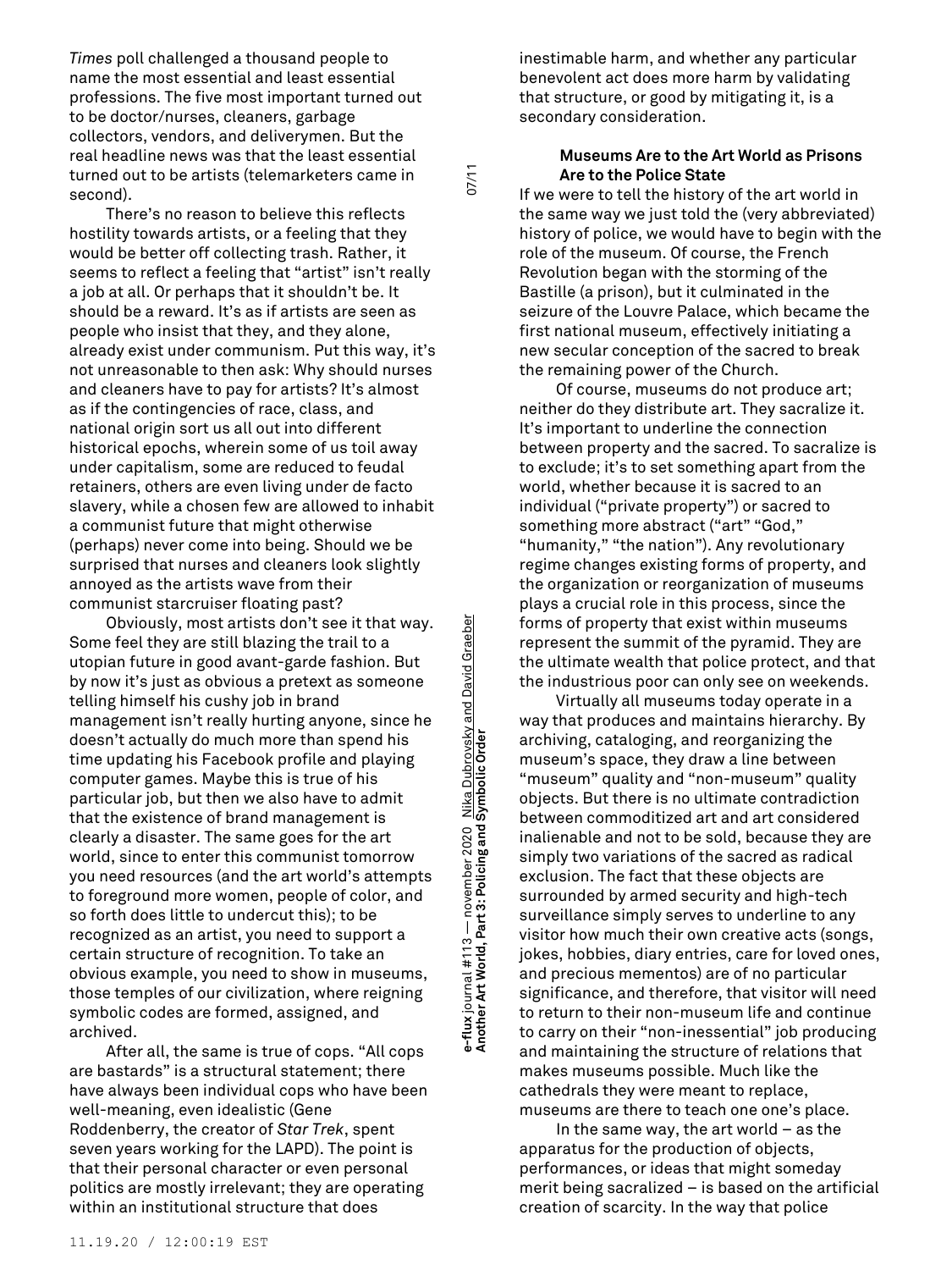guarantee material poverty, the existence of the art world – in its current form – could be said to guarantee spiritual poverty. What, then, would an abolitionist project directed at the art world actually look like?

## **Ways Out?**

The Russian parallel to the storming of the Bastille was of course the storming of the Winter Palace in Saint Petersburg, and the Winter Palace was itself duly converted into a national museum, the Hermitage. The Hermitage Museum survived the collapse of the Soviet Union and continues to this day to operate almost exactly as it had under Stalin and Brezhnev. This in itself might be worth a moment's reflection, since it suggests that property relations, and therefore conceptions of the sacred, have changed a lot less than we imagined between Soviet state capitalism, Yeltsin's wild liberalism, and the current right-wing nationalist regime. (Those running the Hermitage are, in fact, rather proud of this. They see it as proof that they represent a kind of beacon of eternity.)

There is a great deal of discussion today about the possibility of removing public monuments and relegating them to museums, but at the same time, and in a rather contradictory fashion, of turning museums themselves into places of care, love, and social transformation. There is a general sense that the art world needs to get on board with the movement against the police state, perhaps even that art could be one means of restoring the social fabric torn apart by the financialization and security culture that has spread from the United States to almost everywhere. Some seek to explore the connections between art, money, and securitization itself.

Many argue that we should stop the movement of hundreds of thousands of art tourists around the globe, stop building pointless new offices, stop hosting so many exclusive presentations and dinners that serve no purpose other than self-celebration, and imagine how art could be one of many forms of care that contributes to the reproduction of human life (education, medicine, safety, different forms of knowledge, etc.). How else could it be possible for everyone to cultivate local artistic communities as ends in themselves? These are sensible proposals, but they lack the coherence and urgency of the demands being made to defund or abolish the police. What would any of this actually mean in practice? As a thought experiment, if we were to storm the Louvre or Hermitage again, what would we do with it? Anything? It's also possible that palaces simply don't lend themselves to democratic purposes.

Perhaps there is more inspiration to be

**Another Art World, Part 3: Policing and Symbolic Order** 08/11 e-flux journal #113 — november 2020 Nik<u>a Dubrovsky and David Graeber</u><br>Another Art World, Part 3: Policing and Symbolic Order **e-flux** journal #113 — november 2020 Nika Dubrovsky and David Graeber

08/11

found in another revolutionary artistic institution – or, better said, revolutionary artistic infrastructure – created in Russia in the beginning of the twentieth century, which could be said to have entirely different implications than the Hermitage. Unlike Soviet museums, it only existed as a state-recognized institution for a few years, from 1917 to 1920, before being formally dismantled. Despite this, the infrastructure was so well-founded that it also, in a certain sense, survives to this day. It was the brainchild of Alexander Bogdanov, an immensely popular revolutionary who, despite being expelled from the Communist Party well before 1917, was briefly given free rein to enact his vision of art communism: Proletkult.

Proletkult aimed quite explicitly to realize Novalis's dream that everyone should be an artist. It aimed to dismantle the infrastructure for the creation of heroic, monumental figures to allow for direct, unmediated relations between producers, and to redirect social investment towards what had previously been dismissed as "amateurs," essentially reversing the values claiming that art should be anything like a job. Part of the aim, too, was to reimagine the very notions of "museum" and "archive" nonhierarchically.

There has been a kind of rediscovery of Proletkult in artistic, activist, and academic circles of late. This is perhaps unsurprising, considering that what Bogdanov and his allies were trying to accomplish, on the artistic level, is remarkably similar to the attempt to create alternative institutions currently being put forward by opponents of the police state. It may be surprising that it took so long. After all, revolutionaries have been arguing for over a century now about the Soviet grassroots popular assemblies and the experiments in worker selfmanagement that flourished around the same time, and their ultimate suppression by the "Soviet" regime. Proletkult was in its origin simply the cultural manifestation of the same democratic movement. It was also more massive in its scale than the organization of popular assemblies and self-managed industries, and more lasting in its effects. To give a sense of its size: in 1920, the Communist Party of the Soviet Union had roughly 150,000 members. Proletkult had 400,000, and was growing when the CPSU was actually shrinking during the period of civil war. During the period of 1917 to 1920 – when the movement was self-organized – artistic production concentrated above all on theater (since theater brought together visual art, design, poetry, and music – effectively all branches of art in a single collective product), and participation was so widespread that even a relatively small city might have dozens of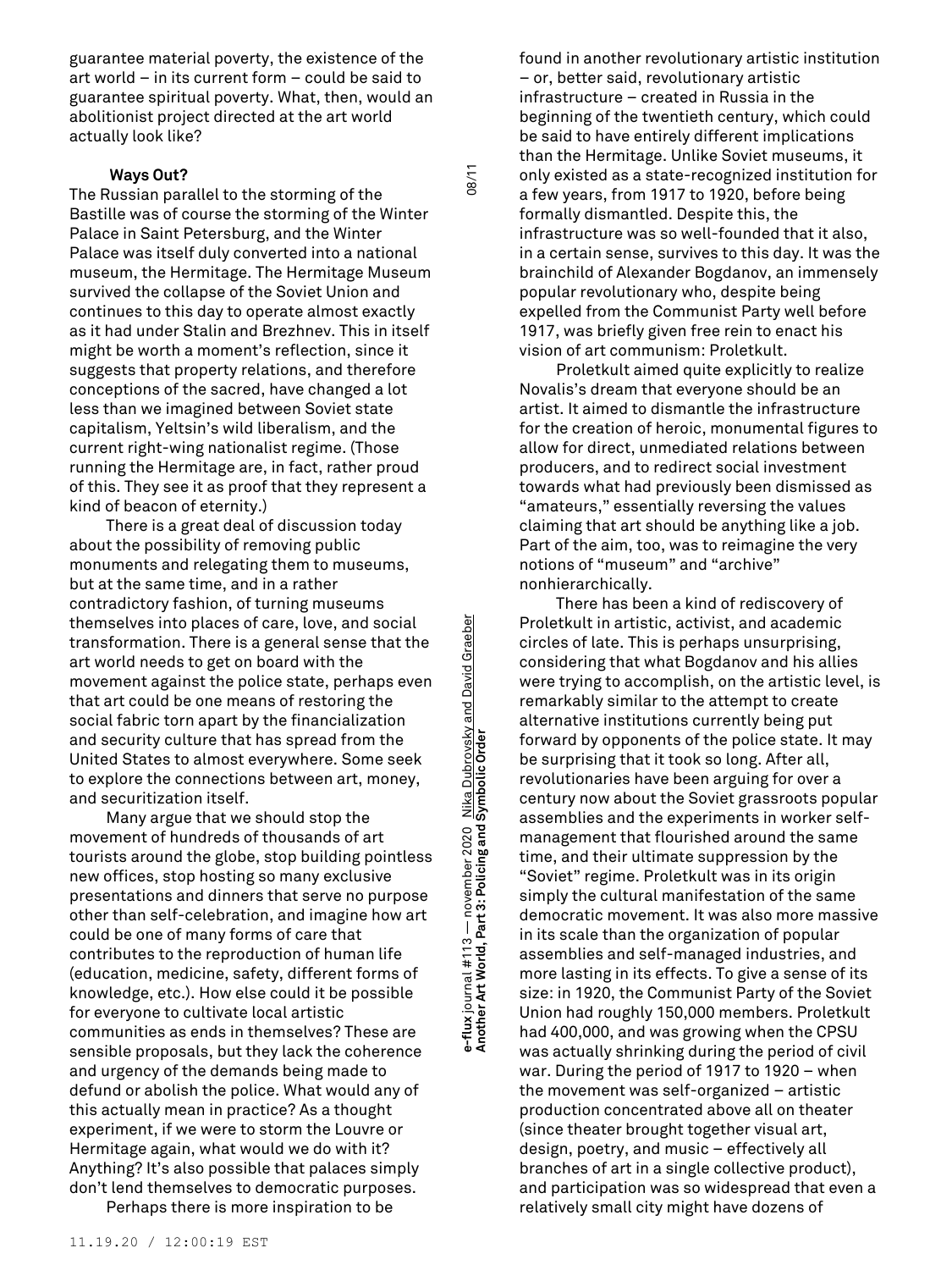different theatrical collectives operating at a given time. There was also, critically, an active educational component to the movement, which attempted to collapse the boundaries between academia, popular education, science, and the arts.

Long before the creation of Wikipedia, Bogdanov and his comrades also imagined and began to build a new infrastructure for the reproduction of knowledge, one that aimed to destroy the traditional hierarchies between students and teachers, and supplant them with horizontal networks in which anyone could find themselves in every role in a different situation: readers become writers, spectators become artists, producers, consumers, and so on. For Bogdanov, at least, the realization of a world where everyone could become an artist *was* communism. This destruction of hierarchies was precisely the end that the Revolution aimed to achieve.

The participatory nature of the project clashed directly with both the hierarchy of arts as it existed at the time, and the new Bolshevik project of creating an efficient police state. In fact, Lenin's reaction to Proletkult lays bare the connection between the two. In 1920, Lenin imposed state control over the project, insisting that the proletariat had a right to be "enriched" by the highest forms of what he called "classical culture" – the reimposition of the values of the Hermitage, and of museums in general, corresponded exactly to the transfer of power to the secret police (large statues of Lenin were to begin going up slightly later). Popular theater and education did continue, but under the control of Lunacharsky's Ministry of Culture it was either censored or reduced to propaganda.

Meanwhile, as avant-garde art was removed from existing museums (and many of the artists were shot), in almost every city of the Soviet Union a world heritage museum (a local version of the Hermitage) sprang up, and alongside it a museum of contemporary Soviet art and a deeply conservative educational system designed to produce a body of technically proficient cultural specialists, whether socialist-realist painters or ballerinas. One might say that the creation of bottom-up social welfare and cultural institutions, and their gradual replacement by police functions, which took almost a century to accomplish elsewhere, took place over the course of about three years in the Soviet Union.

There is still a great deal of debate over the long-term significance of Proletkult. What's really striking today is how Proletkult, despite its focus on art, offers remarkable parallels with some of the proposals for the creation of a new infrastructure to replace our current police state. Remember here that "police" originally refers to

**Another Art World, Part 3: Policing and Symbolic Order** 09/11 s-flux journal #113 — november 2020 Nika Dubrovsky and David Graeber<br>Another Art World, Part 3: Policing and Symbolic Order **e-flux** journal #113 — november 2020 Nika Dubrovsky and David Graeber

 $09/11$ 

the imposition of "policy," of centralized initiatives (think of all those declarations of war – on crime, drugs, terror, and so forth). The emphasis in Proletkult was the direct inverse:

**∙** Artistic priorities were not imposed by any "center," but responded to the specific needs of people – education, health, equality, poverty, and existing networks.

**∙** All artistic institutions were to be local, decentralized, human-controlled, created by and existing for real people as they actually exist (not some utopian ideal of how they should exist) in a specific neighborhood of the city, or even a specific street, and capable of being changed by them.

**∙** Localism was combined with internationalism through immediate horizontal networks of artistic solidarity around the world. There was no talk of creating a national culture, but rather, an art of the oppressed, or a proletarian culture.

Remarkably, much of this is still in place in Russia. While Proletkult as a self-organized movement ceased to exist after Lenin had Bogdanov removed and placed the institutions under the control of the Party's Central Committee, the infrastructure itself was not disbanded. Even now, thirty years after the destruction and privatization following Perestroika in all Eastern Bloc countries in the 1990s, almost every small town in Russia and much of the former Eastern Bloc still has a socalled "House of Culture" where anyone can spend their free time on anything from Go clubs to drawing and singing lessons, from puppet theater to painting classes. The professionalization of the arts and reimposition of hierarchies simply meant that the network of Houses of Culture were reduced to "amateur" status, with participants expected to act as unpaid propagandists for the Party, creating theatrical productions celebrating increased productivity, for example.

The teachers at the Houses of Culture were paid, though not much, and their symbolic capital was minimal enough for them to attract little attention, which allowed the remains of Proletkult to become a primary enclave for Soviet dissidents, or simply those seeking alternatives to official culture. Yoga, for example, was formally forbidden in the USSR, but underground yoga teachers might work there, even if they were being paid to teach something else. A place equidistant from both fame and influence, the Houses of Culture were also about as far as one could get from police control. Meanwhile, "professional" institutions like universities, artist unions, academies, and so on became gateways to privilege, "feeding troughs" for an elite with access to exclusive hospitals and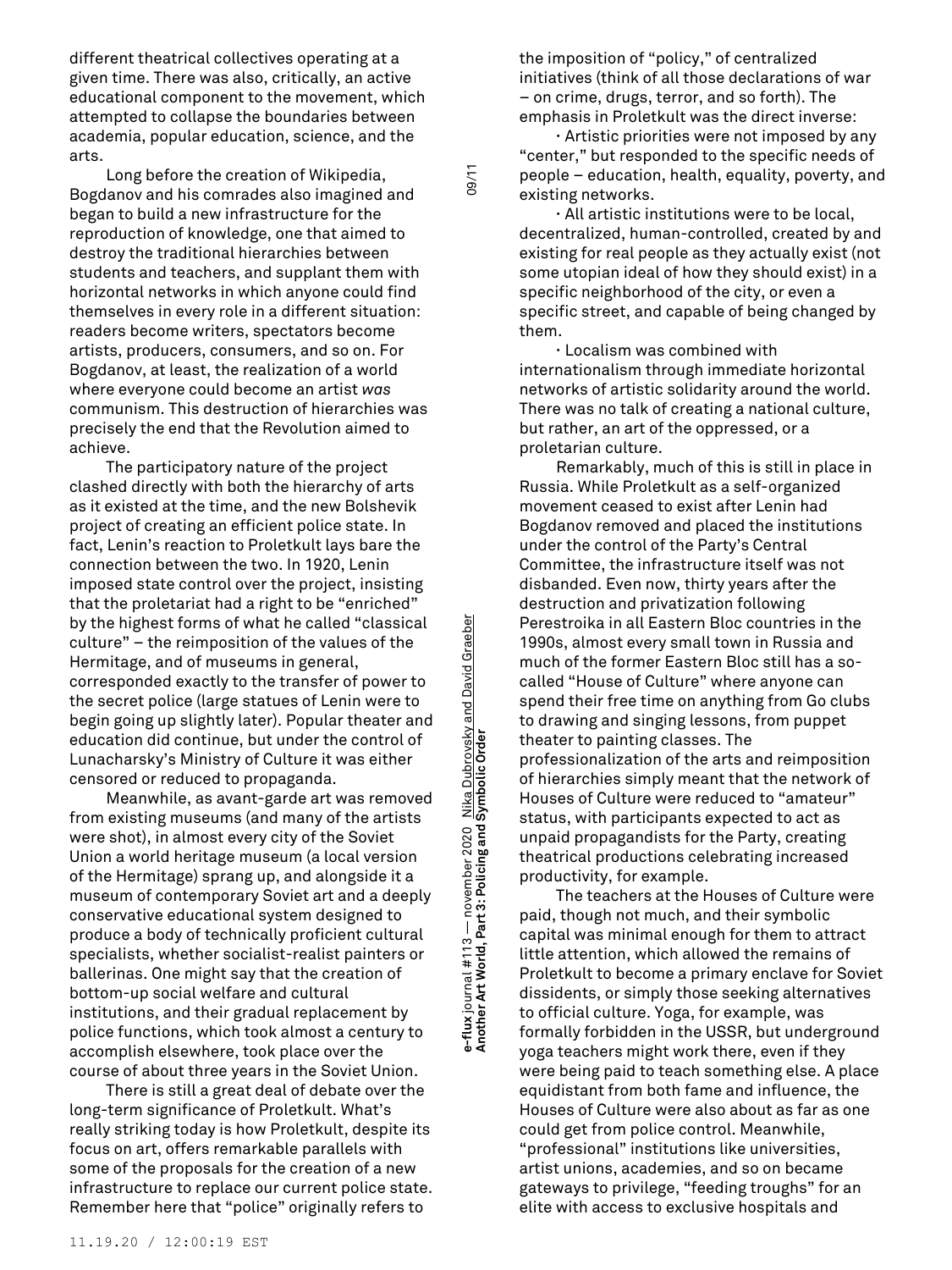resorts. Unsurprisingly, recruitment soon came to be based less on talent, and certainly creativity, than on conformity and connections. As a result, a huge number of real Soviet intellectuals actually emerged from the remains of Proletkult, from chess players to poets to Pavel Filonov's artistic pupils to mathematicians like Grigori Perelman (originally a participant in the mathematics circle at the Leningrad Palace of Pioneers). L*ike well-written computer code or beautiful urban planning,* Proletkult *turned out to be so tightly sewn into the social body that it is almost impossible to unravel it.*

We write this at a moment when many expect governments to soon begin pouring money into the arts, perhaps as part of a Green New Deal similar to what the Roosevelt administration did as part of the original New Deal in the 1930s. This may or may not happen, but if the money is directed through the existing infrastructure of the art world, it will surely reproduce a similar professionalized elite. What if we were to redirect these funds elsewhere, along with the billion dollars the New York City Council shifted from the NYPD, and the hundreds of millions of dollars circulating in offshore and private investments and art world coffers?

What if we were to create a House of Culture in every district, every street, along with a Palace of Children, a Palace of Pensioners, a Palace of Refugees, but according the original, selforganized plan? What if we didn't judge what anyone did with the resources, and simply provided the means for anyone wishing to participate in cultural activities to sustain themselves and find others interested in the same projects – to gossip, insult each other, apologize, sell indulgences, or create a waterpark or miniature golf course out of former monuments? What if we didn't organize biennials with tiered admissions, but monthly carnivals with costumes and dances in every district and every city, as we see erupting seemingly spontaneously in any "occupation" from Zuccotti Park to Seattle, from Christiania to Rojava? Except this time, without all the cops.

These are just opening salvos. In this essay, we want to suggest that what is usually presented as a decline in social welfare spending, and consequent greater reliance on the police, is actually a clash between two entirely different concepts of social welfare. On the one hand, there is what might be termed the police model of social welfare, which uses the threat of violence to maintain a regime of artificial scarcity, yet also carefully regulates and ameliorates its worst effects to maintain social order. At one time this threat of violence was largely organized around disciplining labor, but today it has shifted to becoming itself the

**Another Art World, Part 3: Policing and Symbolic Order** 10/11 e-flux journal #113 — november 2020 <u>Nika Dubrovsky and David Graeber</u><br>Another Art World, Part 3: Policing and Symbolic Order **e-flux** journal #113 — november 2020 Nika Dubrovsky and David Graeber

 $10/11$ 

principle means for the extraction of profits, which are increasingly derived from rents – capitalism sustaining itself not so much by selling us cars as distributing parking tickets and traffic tickets. But the forms of the sacred appropriate to the police order remain the same: public monuments, museums, and the art world.

On the other hand, there are the selforganized forms of social welfare that are effectively extensions of communal care, conviviality, or the expectation of help from a neighbor in an emergency. Essentially, this is the form of communism that always exists in any community worthy of the name, if only in our lack of desire to hurt each other and the fact that most pleasures aren't very pleasurable unless they're shared. This communal notion of social welfare invariably, as Kurdish activists point out, generates its own notion of security and selfdefense.

The question that remains unanswered is: What precisely are the forms of the sacred appropriate to the communal notion of social welfare? We have no intention of ending with ringing declarations. Perhaps we are just offering a challenge to respond to this question. We can't help recalling that Alexander Bogdanov himself thought he had a solution. He was not only the founder of Proletkult, but of the Soviet Institute for Hemotology, which was convinced that transfusing blood within communities could extend human life indefinitely. In this was the Russian cosmist belief that what is ultimately sacred is human life itself. "The earth," according to Nikolai Fyodorov, "is a museum of humanity," with the emphasis on "humanity" more than "museum." Everyone deserves the same care and attention that we direct towards monuments and masterpieces, and should for all eternity. **×**

#### **Further Reading on Proletkult**

**∙** Alexander Bogdanov, "Proletarian Poetry" (1923) **∙** Alexander Bogdanov, "The Workers' Artistic Inheritance" (1924)

**∙** Sergei Treti'akov, "Art in the Revolution and the Revolution in Art (Aesthetic Consumption and Production)" (1923)

**∙** Report on the First Proletkult Congress (1920)

**∙** Lynn Mally, *Culture of the Future: The Proletkult Movement in Revolutionary Russia* (Oakland: University of California Press, 1990).

**∙** Natalia Murray, *Art for the Workers: Proletarian Art and Festive Decorations of Petrograd, 1917-1920* (London: Brill, 2018).

**∙** Maria Chehonadskih, "The Comrades of the Past: The Soviet Enlightenment Between Negation and Affirmation," *Crisis and Critique* 4, no. 2 (2017), 86-105. **∙** Jutta Scherrer, "The Cultural Hegemony of the Proletariat: The Origins of Bogdanov's Vision of Proletarian Culture," *Studies in History* 5, no. 2 (August 1989), 195–210. **∙** David Walsh, lectures on *Marxism, Art and the Soviet Debate Over "Proletarian Culture"*